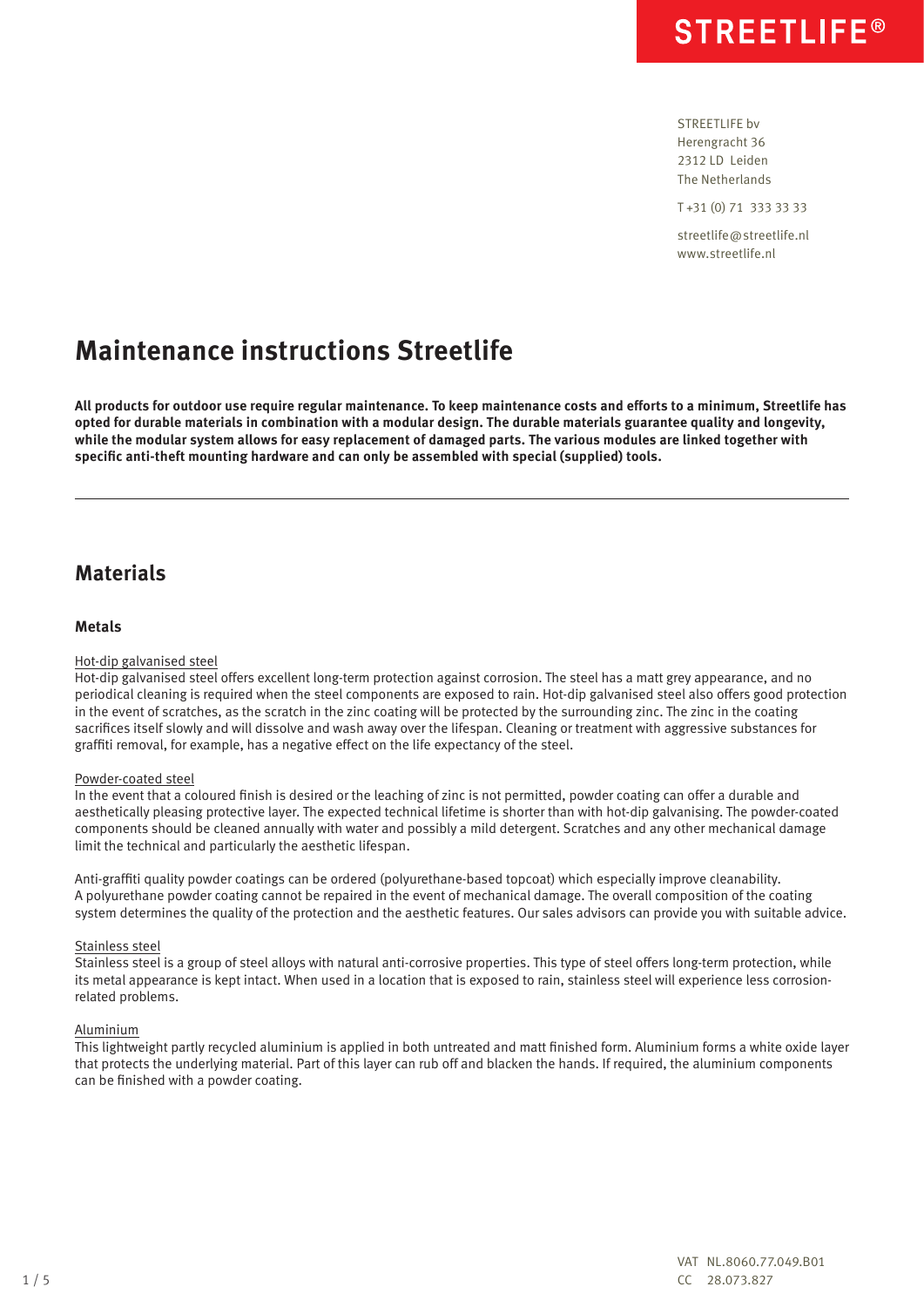STREETLIFE bv Herengracht 36 2312 LD Leiden The Netherlands

T +31 (0) 71 333 33 33

streetlife@streetlife.nl www.streetlife.nl

#### **CorTen**

CorTen derives its name from its properties: COR (corrosion resistant) and TEN (tensile strength). CorTen is a steel alloy with added chromium, copper and nickel, which is comparable to other alloy steels, such as stainless steel in terms of strength. The brown, rusty colour is characteristic and formed by a very dense oxide film that seals the underlying material from oxygen. The air and water-tight patina is formed over a six-month period and prevents the steel from rusting any further. CorTen steel does not require any treatment and is therefore extremely environmentally friendly. It can be applied outdoors without any adverse impact on the environment (which may not be the case when applying zinc or chemical coatings, for example). The coarse-grained patina is graffiti and sticker-resistant, and any repairs or alterations to the CorTen steel structure will become invisible over time due to its natural oxidation.

## **Wood**

#### Almendrillo/Cumaru/Louro/Basralocus

Wood is a natural product and as such has natural imperfections. For its street furniture, Streetlife uses carefully selected wood from FSC certified plantations. Streetlife carries the following non-rotting hardwood species: (European) Robinia and South-American Almendrillo, Cumaru, Louro and Basralocus. Almendrillo is applied in a finger-jointed, laminated form.

In addition to South-American hardwood species, Streetlife also supplies various European species on request.

Streetlife is certified by the FSC as a COC (Chain of Custody), FSC certificate number: SGSCH-COC-008651. Streetlife is certified for two variants: FSC-100% (all the wood comes from an FSC-approved source) and FSC-Recycled (wood that is recycled under specific conditions).

## **Plastics & Composites**

### Synthetic Cones

Synthetic Cones are thick-walled, insulating plastic mouldings in high-quality PE. This plastic ages slowly under the influence of UV light. The technical lifespan is approximately ten to 12 years.

#### Giant Flowerpot

The Composite Giant Flowerpots are made of natural fibres and a partially ecological resin. They are finished with a UV-resistant gel coating. An anti-graffiti coating can optionally be applied on the finished product, which improves the cleanability of the surface.

#### All Black (Snow White)

This plastic with a slightly rough texture is UV-stabile. Air inclusions are visible at the beam ends. The All Black version is made of recycled synthetic material. All Black and Snow White have been categorised as Fire Class 3 according to NEN 6065.

#### SMC

The plastic seats are made of SMC (Sheet Moulding Compound) composite. The material is treated with an in-mould coating with glass micro-beads, resulting in an extremely resistant top layer. The seats are impact-resistant, the surface is smooth, water runs off immediately and graffiti can be easily removed. Furthermore, SMC is fire-resistant and has an insulation quality.

From an ecological viewpoint, SMC is an environmentally-friendly plastic. Raw materials can be recycled by fractionation of discarded components. The SMC seats include polyester particles as filling material (17-20%).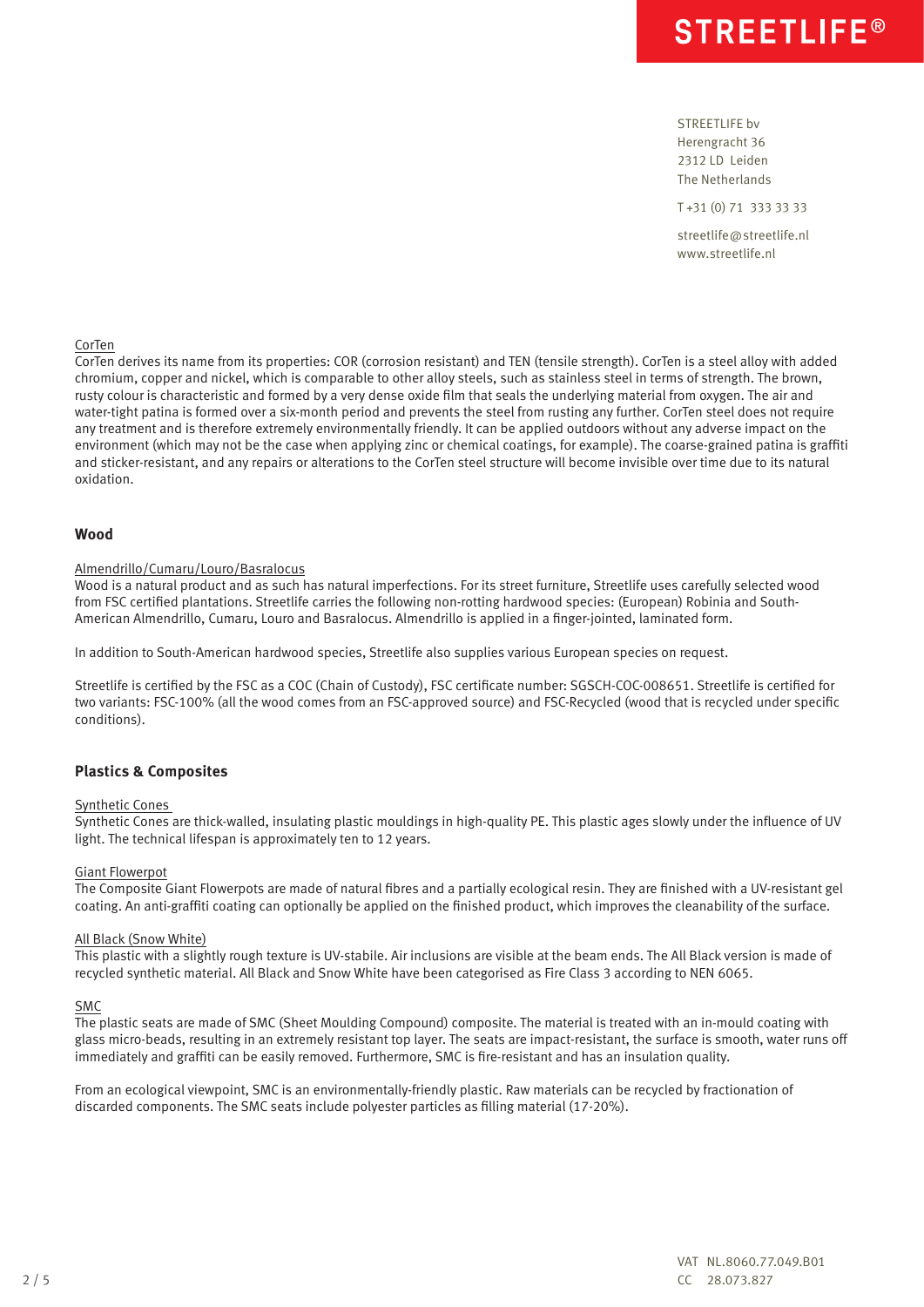STREETLIFE bv Herengracht 36 2312 LD Leiden The Netherlands

T +31 (0) 71 333 33 33

streetlife@streetlife.nl www.streetlife.nl

## Streetdeck ®40

Streetdeck ®40 is a durable, sustainable composite decking material comprising 75% shredded local residual wood and 25% thermoplastic polymer. The material is splinter-free, UV-stabile and algae and fungal growth resistant. The wood used is 100% European and PEFC certified.

## **Materials Streetlife**

#### **Important:**

Always consider the environment when cleaning objects/products outdoors. Use cleaning agents only in diluted form and apply with a cloth so that a minimum of waste water enters the environment. The choice of a cleaning agent is always primarily determined by the type of dirt.

### **Metal**

#### Hot-dip galvanised steel

Maintenance: Clean annually with water or mild cleaning agents.

#### Powder-coated steel

Maintenance: Clean annually with water or mild cleaning agents. Immediately repair deep scratches.

#### Stainless steel

Maintenance: Clean annually with water or mild cleaning agents. Treat with stainless steel cleaner as required. In the event of serious corrosion, pickling of the entire product or blasting or grinding can offer a solution. Graffiti can be removed with appropriate cleaning products.

#### **Aluminium**

Maintenance: Clean annually with water or mild cleaning agents. Graffiti can be removed with appropriate cleaning products.

#### CorTen

Maintenance: None required. Graffiti can be removed with a high-pressure washer. In the event of stubborn graffiti, CorTen can be blasted with corundum. The rust patina is then locally removed, but will gradually return. Any stains on the paving can be removed with a rust removing agent for stone surfaces. This requires a careful selection based on the pavement material used. Contact Streetlife for further advice.

#### **Wood**

#### Almendrillo/Cumaru/Louro/Basralocus

Streetlife has opted not to treat the wood it uses. Due to weathering, the colour of the wood deepens and blends with its natural surroundings. Hardwood is ideal for untreated application and protection is not necessary. Maintenance can thus be kept to a minimum. Experience indicates that on occasion a slat will need to be replaced. This is a very easy procedure due to the patented Streetlock® comb system and the modular design of our products.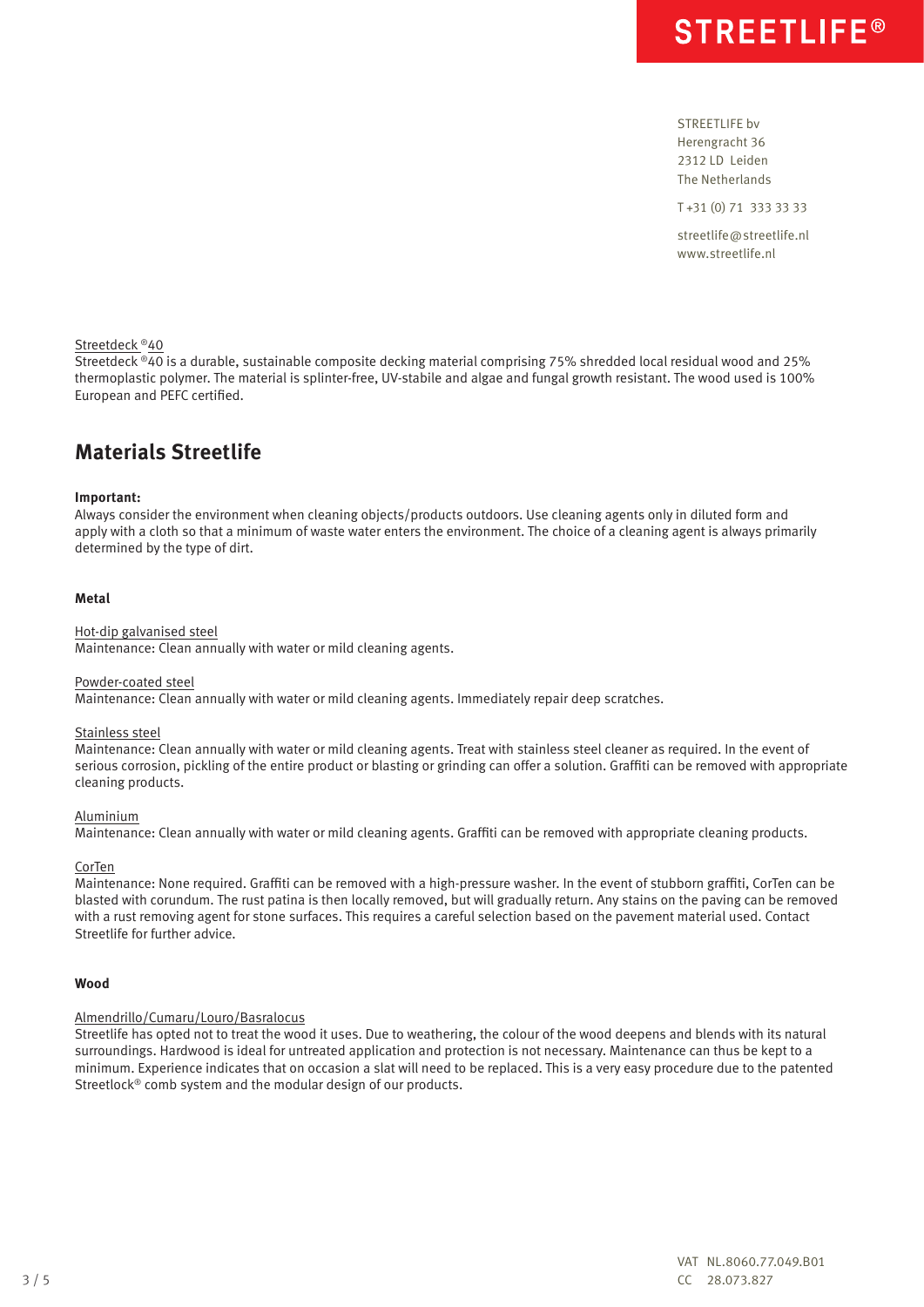STREETLIFE bv Herengracht 36 2312 LD Leiden The Netherlands

T +31 (0) 71 333 33 33

streetlife@streetlife.nl www.streetlife.nl

Should you prefer to maintain the appearance of fresh wood, it is possible to treat the timber with oil. This will slow down natural fading/greying of the timber and help it retain moisture. As the oil will create a protective layer it will also help repelling water and dirt. However, the wood's lifespan is hardly extended. Furthermore, depending on the chosen method and weather conditions, the treatment must be repeated every 6 to 12 months in order to keep the timber look fresh. There are several suitable products on the market to treat wood.

The humidity of the wood may vary. Over time, the wood's humidity will take on atmospheric conditions, and as a result the wood will shrink or expand. During the first year, the wood will generally shrink the most, which can lead to cracks and splits. Tightening joints/flange nuts each month during the first year is therefore recommended.

## **Plastics & Composites**

Synthetic Cones

Maintenance: None required. Graffiti can only be removed with cleaning agents suitable for PE.

Giant Flowerpot

Maintenance: Clean annually with water or mild cleaning agents.

#### All Black/Snow White

Maintenance: Clean with mild soap or water, and apply with a soft brush or cloth.

SMC

Maintenance: None required.

## Streetdeck®40

Maintenance: Clean regularly with a high-pressure washer. Resin from trees should be removed to prevent slipperiness. Damage to the deck should be repaired immediately, or affected planks should be replaced. Streetdeck®40 must be included in a slipperiness prevention programme. The material is resistant to salt (brine), which when applied will have no impact on the warranty. Streetdeck®40 is a lightweight decking material, and the planks cool off and ice up slightly faster than solid stony materials.

## **Questions**

Which cleaning agents can/can't I use for metal components?

- Never use scrapers or abrasive sponges as these damage the material surface. Where it concerns galvanised or coated components, the protective top coat will damage and/or disappear resulting in corrosion.
- For cleaning galvanised or coated components, we recommend using a mild soap or water with ammonia, to be applied with a soft brush or cloth.
- For cleaning stainless steel components, we recommend using water with two capfuls of ammonia, to be applied with a soft brush or cloth. After cleaning, spray the surface with 3M Stainless Steel Cleaner then rub in with a soft cloth and polish. This treatment gives stainless steel a thin, protective coating.